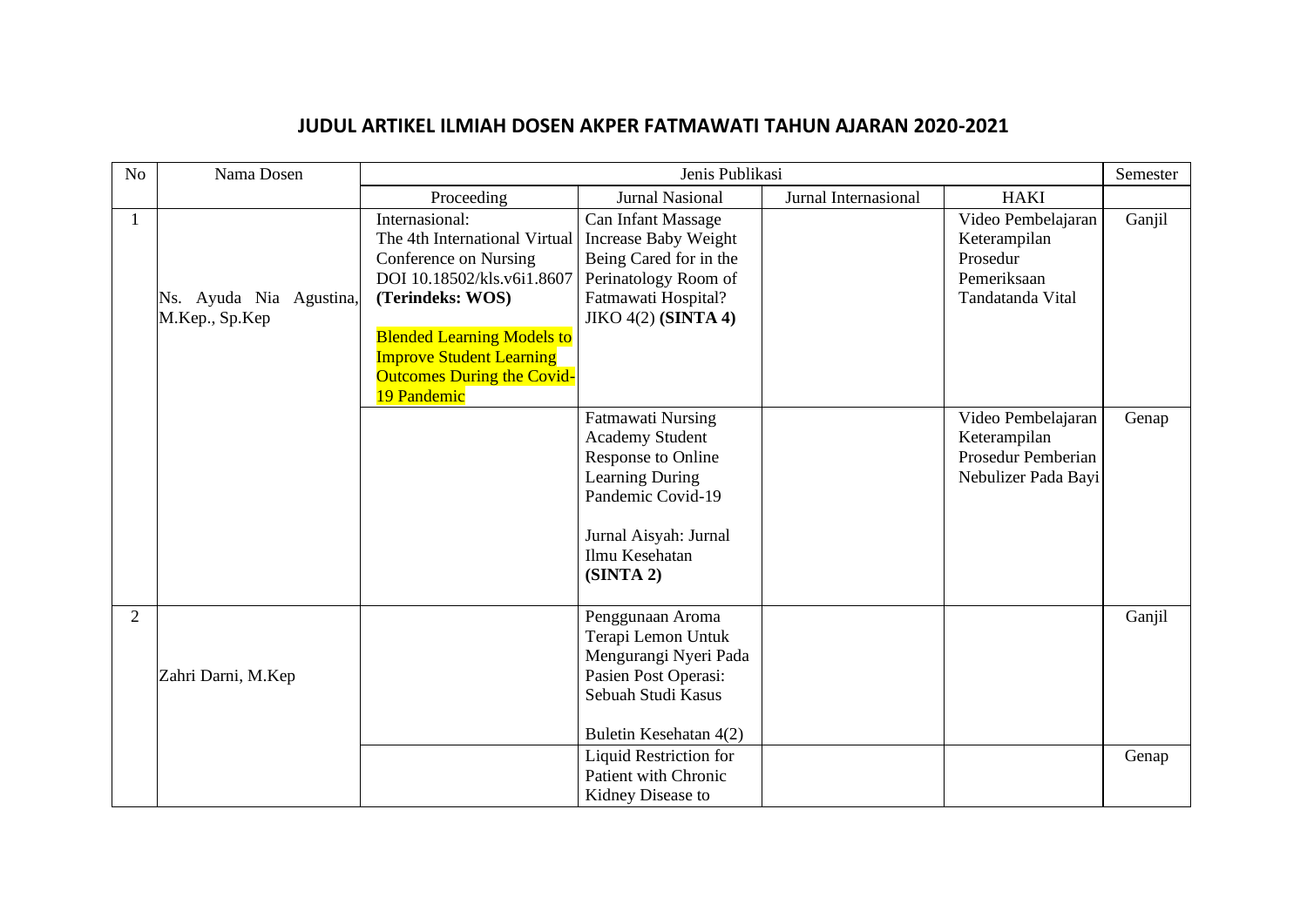| No             | Nama Dosen                             | Jenis Publikasi                                                                                                                                                                       |                                                                                                                                                          |                      | Semester                                                                   |        |
|----------------|----------------------------------------|---------------------------------------------------------------------------------------------------------------------------------------------------------------------------------------|----------------------------------------------------------------------------------------------------------------------------------------------------------|----------------------|----------------------------------------------------------------------------|--------|
|                |                                        | Proceeding                                                                                                                                                                            | <b>Jurnal Nasional</b>                                                                                                                                   | Jurnal Internasional | <b>HAKI</b>                                                                |        |
|                |                                        |                                                                                                                                                                                       | Prevent The Risk of<br><b>Fluid Overload</b><br><b>JIKO, 5(1) (SINTA 4)</b>                                                                              |                      |                                                                            |        |
| 3              | Ns. Ani Nuraeni, M.Kep.,<br>Sp.Kep.Kom |                                                                                                                                                                                       | Perbedaan Terapi<br>Murottal dan Pemberian<br>Air Kelapa Muda Dalam<br>Menurunkan Tekanan<br>Darah Pada Klien<br>Hipertensi<br>Buletin Kesehatan 4(2)    |                      | Video Promosi<br>Kesehatan Pada<br><b>Pasien Diabetes</b><br>Melitus       | Ganjil |
|                |                                        |                                                                                                                                                                                       |                                                                                                                                                          |                      | <b>Booklet Pemantauan</b><br><b>Perawatan Diabetes</b><br>Melitus Di Rumah | Genap  |
| $\overline{4}$ | Ns. Siti Utami Dewi, M.Kes             |                                                                                                                                                                                       | <b>Improvement of Diet</b><br><b>Behavior in ClientsWith</b><br>Diabetes Melitus<br>Through Health<br>Education<br><b>JIKO 4(2) (SINTA4)</b>             |                      | <b>Booklet Hidup Sehat</b><br>Bersama Tanaman<br>Obat Keluarga<br>(TOGA)   | Ganjil |
|                |                                        | Proceeding The 1 <sup>st</sup> virtual<br>international nursing<br>webinar and conference<br>ISBN: 978-602-5415-60-9<br>The Effect of Wet Cupping<br><b>Therapy on Reducing Blood</b> | Penerapan Terapi<br>Inhalasi Sederhana dalam<br>Peningkatan Bersihan<br>Jalan Napas Pada Anak<br>Dengan ISPA<br>Jurnal Widya Gantari<br>Indonesia $5(2)$ |                      | <b>Booklet Pemantauan</b><br><b>Perawatan Diabetes</b><br>Melitus Di Rumah | Genap  |